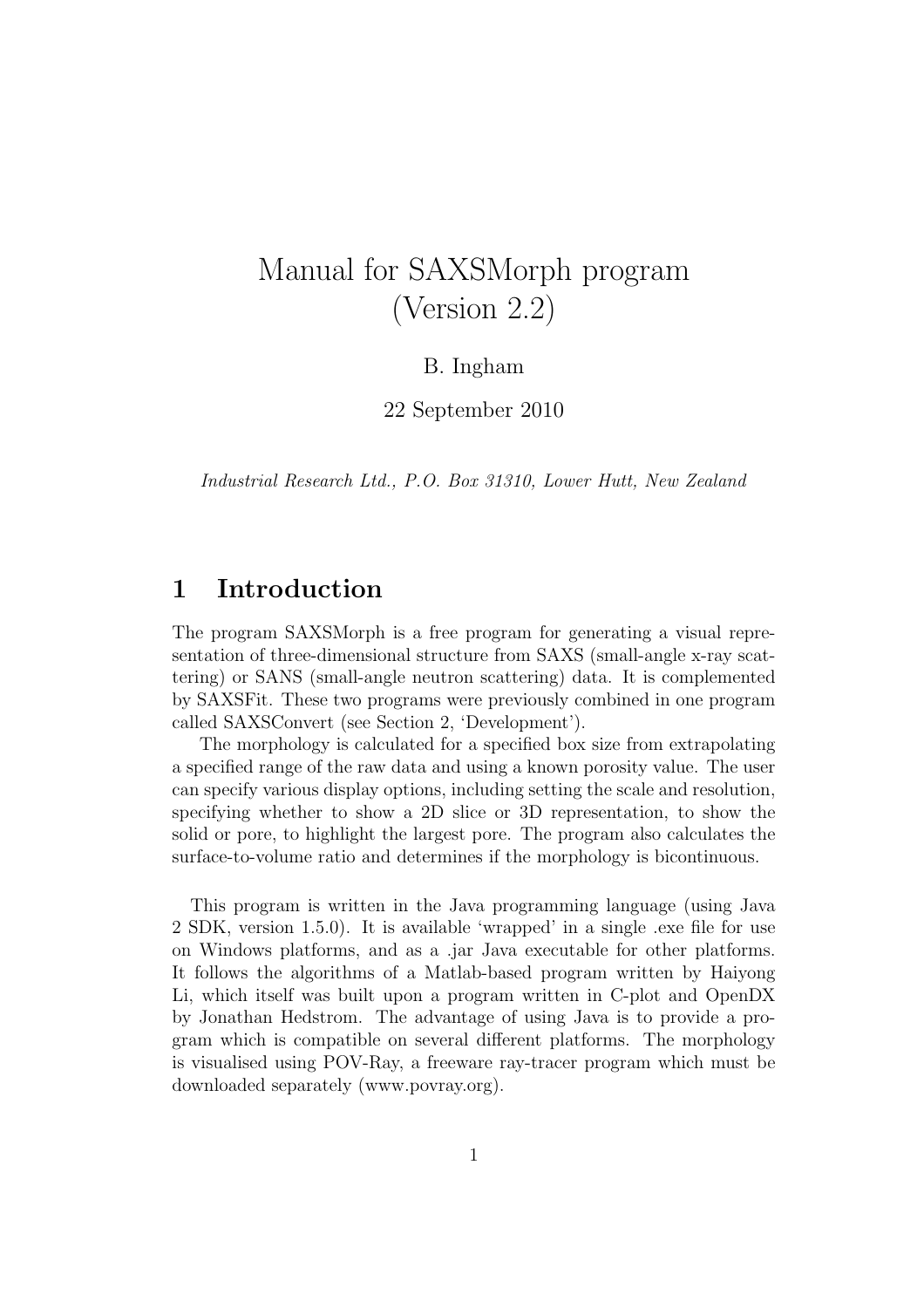Users must be aware of the limitations of the methods used in SAXSMorph for determining the representative morphologies. At present, SAXSMorph can only be applied to two-phase systems that are isotropic and non-periodic. In addition, if the *q*-range of the data does not capture all relevant length scales the results may hold little meaning (particularly evident in cases where q does not tend to  $q^{-4}$  at high q; this may indicate fractal structure or that the data range collected is insufficient).

The user is responsible for understanding the applicability of this approximation to their system, and ensuring that the results are physically meaningful.

## 2 Development

The SAXS Morphology program is an offshoot of the original SAXS Converter program which was developed to assist in the fitting of SAXS and SANS spectra and generate a visual representation of the three-dimensional structure.

The morphology is calculated from extrapolating the raw data and using a known porosity value (see Section 5 for mathematical details). The morphology file is written as it is calculated and intended to be visualised using POV-Ray.

SAXSConvert parent: Version 1.0 completed October 2005. Subsequent alterations:

- 1.1 1.7 Alterations to the SAXSFit part of the program. (November 2005 - July 2006)
- 2.0 Split program to separate fitting and morphology fitting remains as SAXSConvert, now called SAXSFit, but morphology is now a new program, SAXSMorph. Check if log file already exists; if it does, append to the log file and display a message advising the user that result files will be overwritten unless the output file is changed. (July 2006)
- 2.1 Add in more user options: select color(s); option for solid, pore, largest pore, 2D or 3D; options for q extrapolation (number of points, to do it or not); fix error handling; show the various plots as they are calculated; calculate statistics on the morphology (continuity); separate the calculation of the Gaussian random field from .pov file generation (create the pore/solid matrix and then manipulate). (December 2008)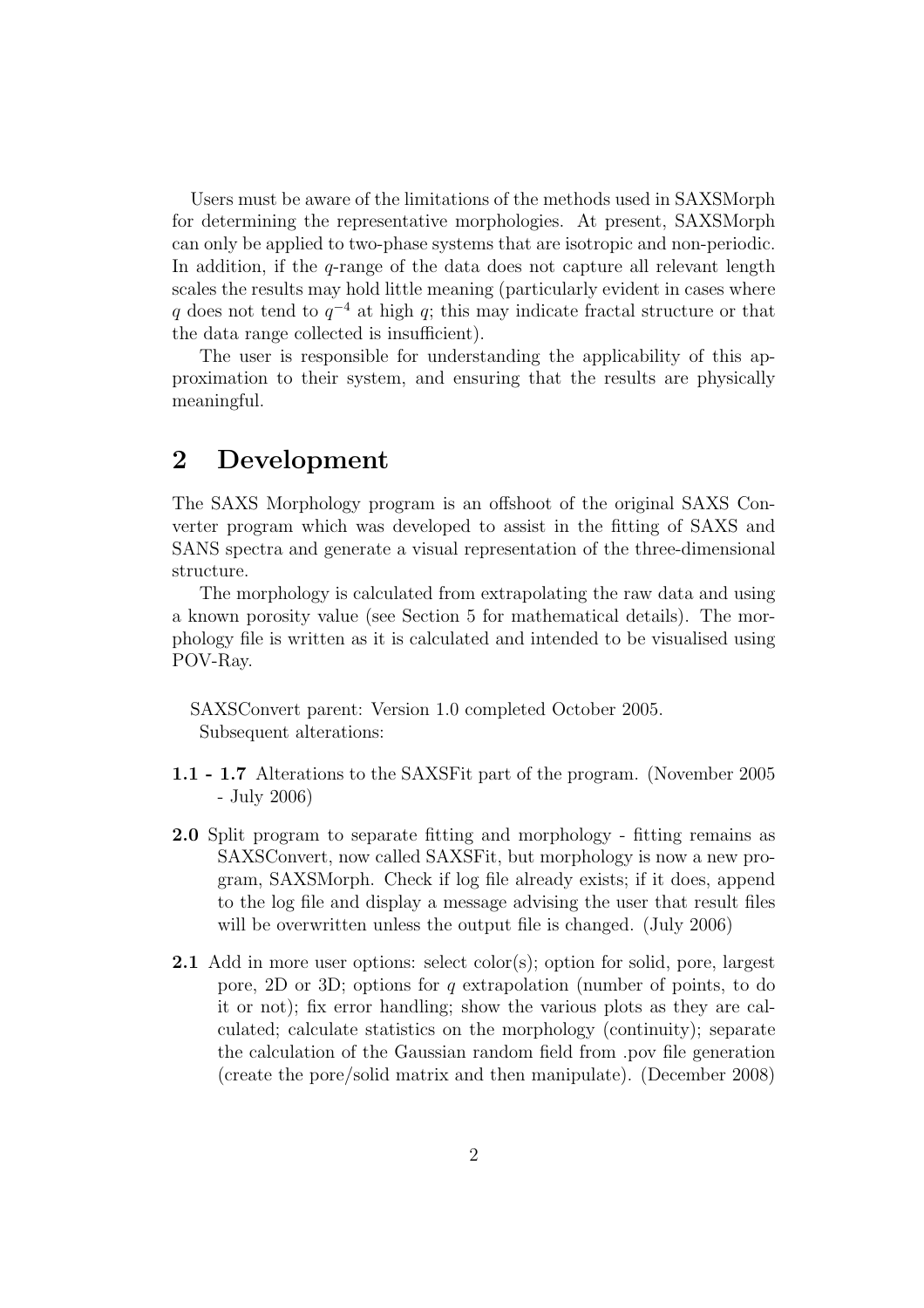2.2 Improve user-friendliness - error catching. Improve plotting. Allow user to specify advanced options for  $r$  limits and  $k$  limits and and allow default calculations of these based on the data instead of hard values. Fix default plotting bugs and remember user-defined plot limits. Allow user-defined viewing angle of the morphology.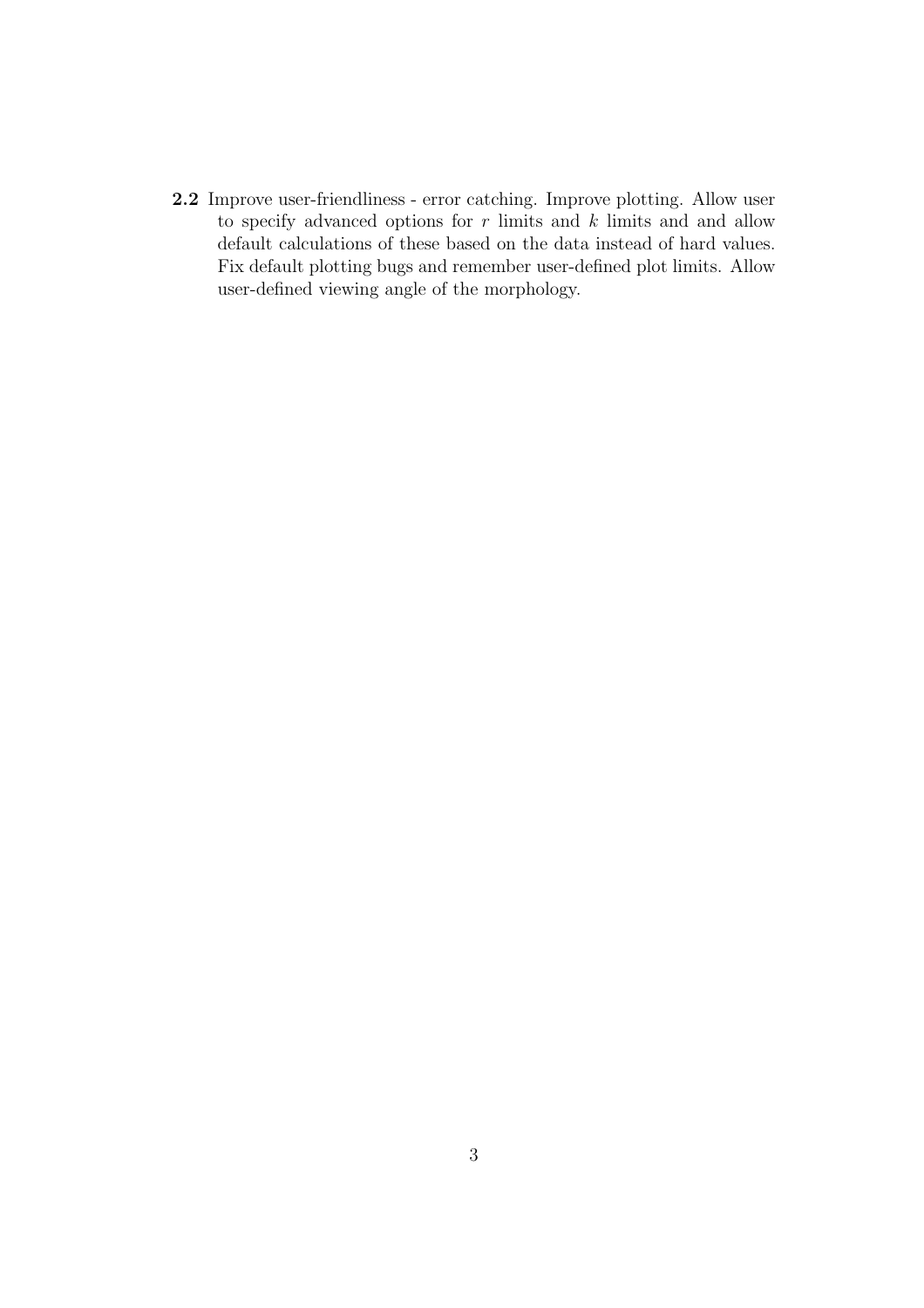# 3 Running the program

There are three steps involved in creating the representative morphology from the data:

- 1. Open a file.
- 2. Calculate the Gaussian random field.
- 3. Create the .pov file.

The Gaussian random field calculation is the most time-intensive step. At the end of this process a 3D binary matrix of solid and pore elements is created in memory. The .pov file is generated from this matrix, enabling the user to create various renderings of the morphology, e.g. 2D and 3D, or to compare and contrast the solid and pore separately.

#### 3.1 Open a file.

The output filename will automatically change to reflect the input filename. It is possible to choose a different output filename. The output files will be saved as tab-delimited ASCII in the same directory as the input files. A log file containing the progression of chosen parameters (namely the q-range and how many data points are included) and the names of files created will also be written. If the log file already exists, it will be appended to; however all subsequent files generated will overwrite the previous ones. An information panel appears advising the user to change the output file name if desired.

Imported files must be tab, space, or comma delimited ASCII files. The background must have been previously subtracted. If exporting ASCII .txt files from Microsoft Excel, please ensure that the file ends at the end of data. Excessive white space at the end of the file will cause problems.

The program assumes the first two columns are q and  $I(q)$ . Subsequent columns are ignored.

Upon importing a second file, the program will give the user the option to keep the current parameters (porosity, box size and number of divisions, q extrapolation, r and k limits, display options) or revert to default. The former is particularly useful when a series of data is being processed. In both cases the plot limits are reset.

Once the data is successfully imported a plot is shown and the 'Advanced Options', 'Calculate Gaussian Random Field', 'Display Options', 'Plot' and 'Plot Reset' buttons are enabled.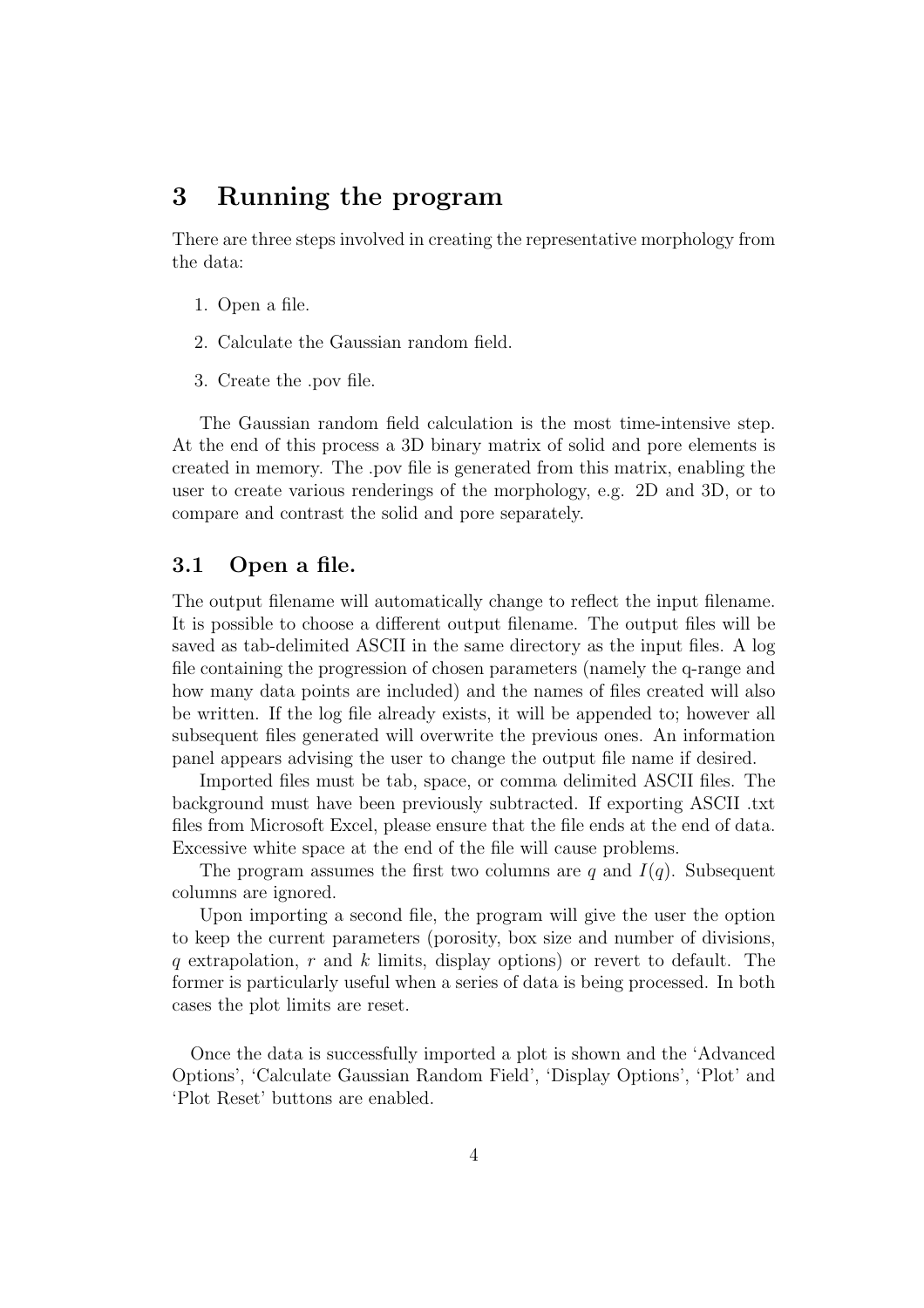

Figure 1: Program control screen upon execution.

### 3.2 Choose an appropriate q-range.

On the left-hand panel, the values of Qmin and Qmax can be set. These are the limits of the data used in the calculation, shown on the plot by vertical grey lines. The default Qmin and Qmax values are the minimum and maximum q of the data, respectively. These can be changed and the plot updated either by pressing the 'Enter' key, or clicking 'Plot'. The plot limits can also be changed by entering the new value on the right-hand panel and pressing 'Enter' or clicking 'Plot'.

### 3.3 Calculate the Gaussian Random Field.

#### 3.3.1 Setting the parameters.

On the left-hand panel, enter the porosity (obtained from SEM, for example). A porosity of 0 would be completely solid, and a porosity of 1 would be completely pore. For a two-phase system, 'porosity' is the volume fraction of the second phase. The porosity value can also be calculated from absolute data by using the invariant and knowing the electron density of each phase.

Enter the desired box size. The picture generated is that of a cube with each side the length of the box size. If the input data is in  $Å^{-1}$  then the box size units are Å; if the input data is in nm<sup>-1</sup> then the box size units are nm. It may be worthwhile generating several morphologies of different length scales. Simply change the settings and run the calculation again (remembering to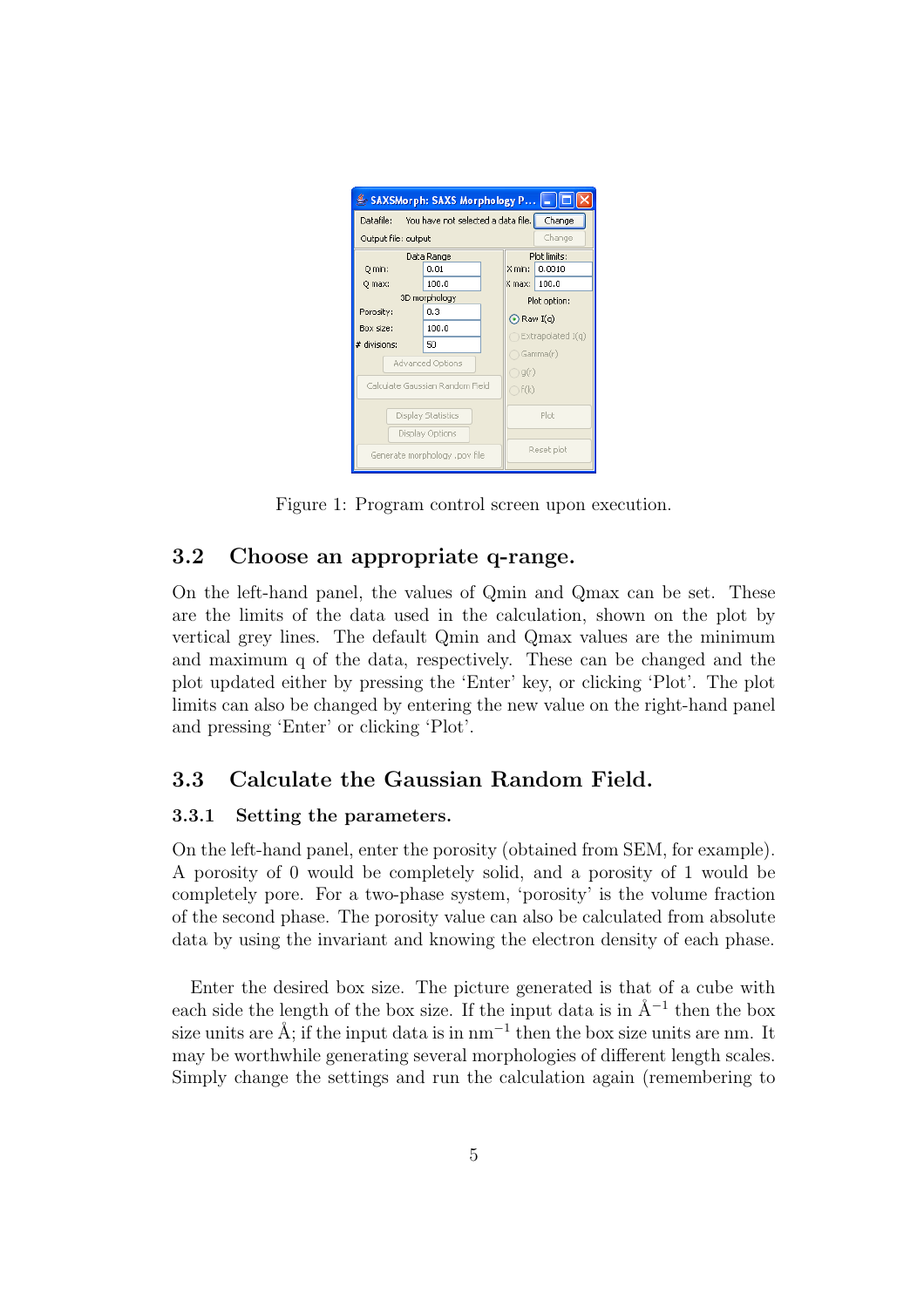

Figure 2: Program control screen after opening a file.

change the output file name). As a general rule of thumb, the box size should be 2-5 times the characteristic length scale  $(\pi/q_{peak})$ .

Enter the desired number of divisions along each side of the box. Please bear in mind that increasing this number increases the number of calculations (and hence the memory required and time the calculation will take) by  $O(n^3)$ . During the matrix generation step the progress window will update as the matrix is filled. When tested, the limit of the number of divisions was a little over 100 for a PC with 2 GB RAM. In some cases the program is able to detect when the calculation will not have sufficient memory to generate the porosity matrix and display an error message. In other cases the program may hang without such a warning. If this happens, restart the program and decrease the number of divisions.



Figure 3: Progress bar during a calculation.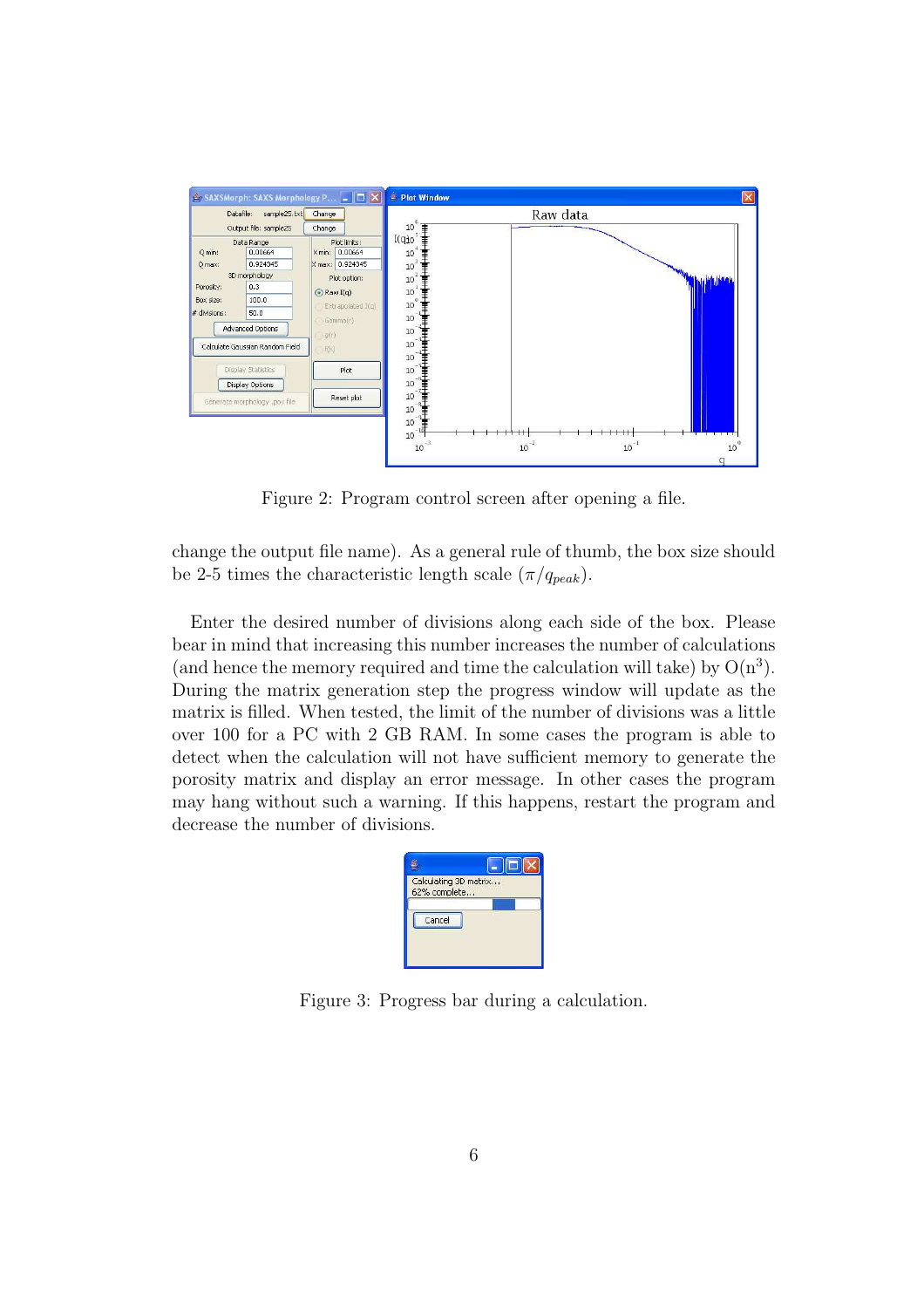#### 3.3.2 Advanced Options.

If desired, advanced options can be set. These are divided into three panels for setting the  $I(q)$  extrapolation parameters, the  $\Gamma(r)$  and  $q(r)$  data limits, and the  $f(k)$  data limits.

| Advanced Options                                          |        |                                                     |            |  |
|-----------------------------------------------------------|--------|-----------------------------------------------------|------------|--|
| Q options                                                 |        | R options                                           |            |  |
| Extrapolate I(q):<br><b>⊽</b> Low<br>$\triangledown$ High |        | O Default values<br>◯ User defined<br>0.1<br>Min r: |            |  |
| Low q extrapolation:                                      |        | Max r:                                              | 414.841573 |  |
| O Linear<br>Constant                                      |        | Number of points in r:                              | 1000.0     |  |
| New q min:                                                | 0.0010 | K options                                           |            |  |
| Use for extrapolation:                                    | 30.    | O Default values                                    |            |  |
| Number of points:                                         | 60     | ◯ User defined                                      |            |  |
| High g extrapolation:                                     |        | Min k:                                              | $6.64E-4$  |  |
| New q max:                                                | 100.0  | Max k:                                              | 9.24345    |  |
| Use for extrapolation:                                    | 200    |                                                     |            |  |
| Number of points:                                         | 500    | Number of points in k:                              | 1000.0     |  |
| Cancel<br>ОК                                              |        |                                                     |            |  |

Figure 4: Advanced options panel.

These allow the  $q$  extrapolation procedures to be varied:

- 1. Setting whether extrapolation at high  $q$  and/or low  $q$  is desired. The default is to extrapolate at both high and low  $q$ . The high  $q$  region is extrapolated as  $q^{-4}$ .
- 2. Whether to use a linear or constant extrapolation in the low  $q$  region. The default is a linear extrapolation; however if the extrapolated values are negative (i.e. unphysical) the program will automatically revert to constant extrapolation. It is not possible to override this.
- 3. For both the low  $q$  and high  $q$  extrapolation, to set the new  $q$  limit of the extrapolated data, how many points from the data curve to use to calculate the extrapolated curve, and how many points in the extrapolated region. The default parameters are given below.

|          |       |     | Extrapolated limit Data points used Extrapolated points |
|----------|-------|-----|---------------------------------------------------------|
| Low q    | 0.001 | -30 | 60                                                      |
| High $q$ | 100   | 200 | 500                                                     |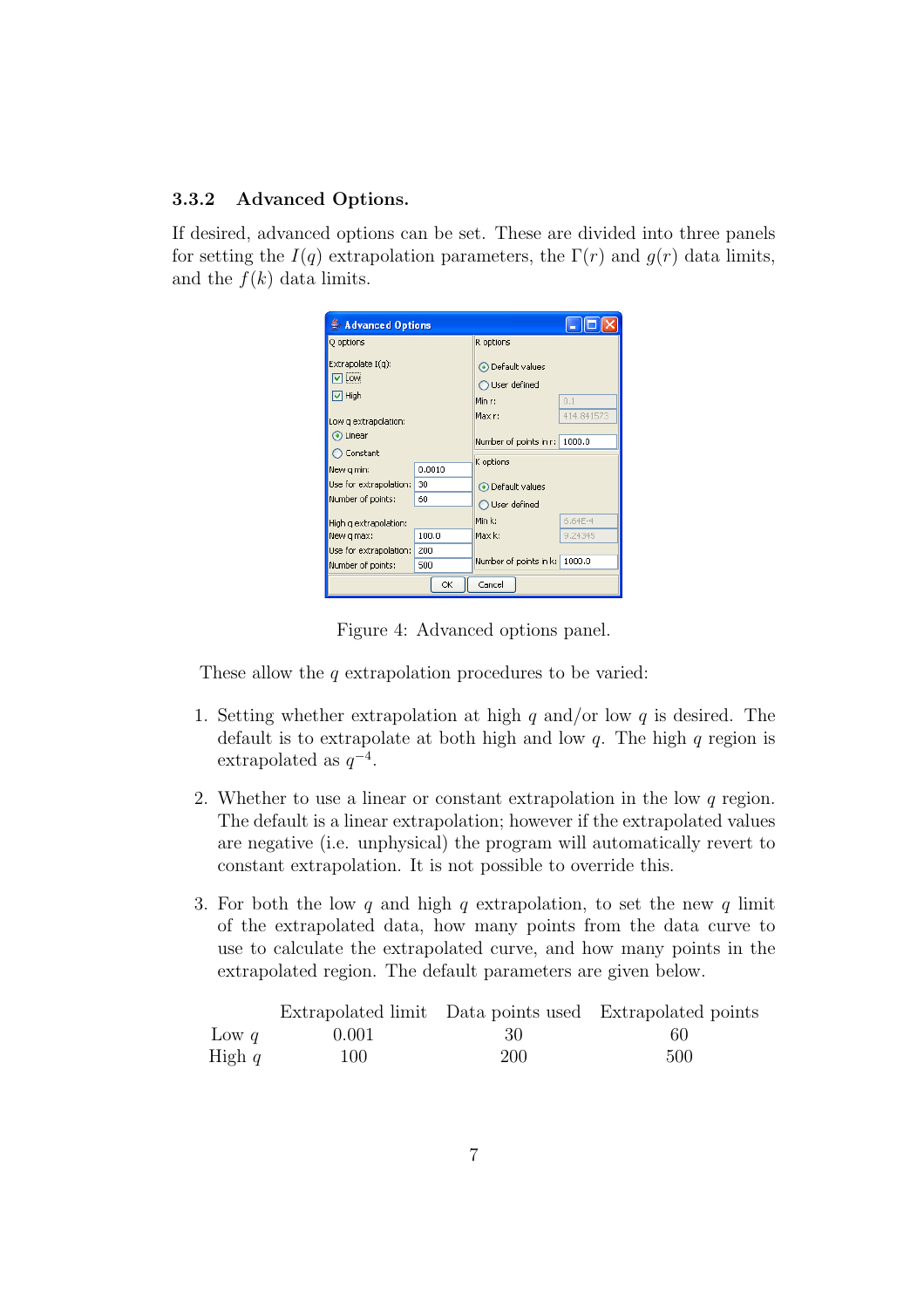The limits for  $r$  and  $k$  can also be specified. The lower limits cannot be zero. The default options are:

$$
r_{min} = 0.1
$$

$$
r_{max} = \frac{6.5 \times 5}{\exp(\ln(x_{min}) + \ln(x_{max}))}
$$

$$
k_{min} = x_{min} \div 10
$$

$$
k_{max} = x_{max} \times 10
$$

where  $x_{min}$  and  $x_{max}$  are the minimum and maximum q of the data file.

The default number of points in  $r$  and  $k$  is 1000; this can be changed independently of selecting the default limits above.

If errors are displayed warning that convergence has not been achieved, increase  $r_{max}$  manually.

#### 3.3.3 Calculation.

Clicking 'Calculate Gaussian Random Field' calculates a series of functions, which are plotted when they are available and saved as output files. In order, these are:

- Extrapolated  $I(q)$  vs q used to generate the morphology.
- $\Gamma(r)$  vs r.
- $q(r)$  vs r.
- Spectral function,  $f(k)$  vs  $k$ .

See Section 5 for details on how these are generated, and Section 3.5 for descriptions of the output files. The procedure can be cancelled at any time. Existing plots can be displayed and their limits altered while the calculation is running.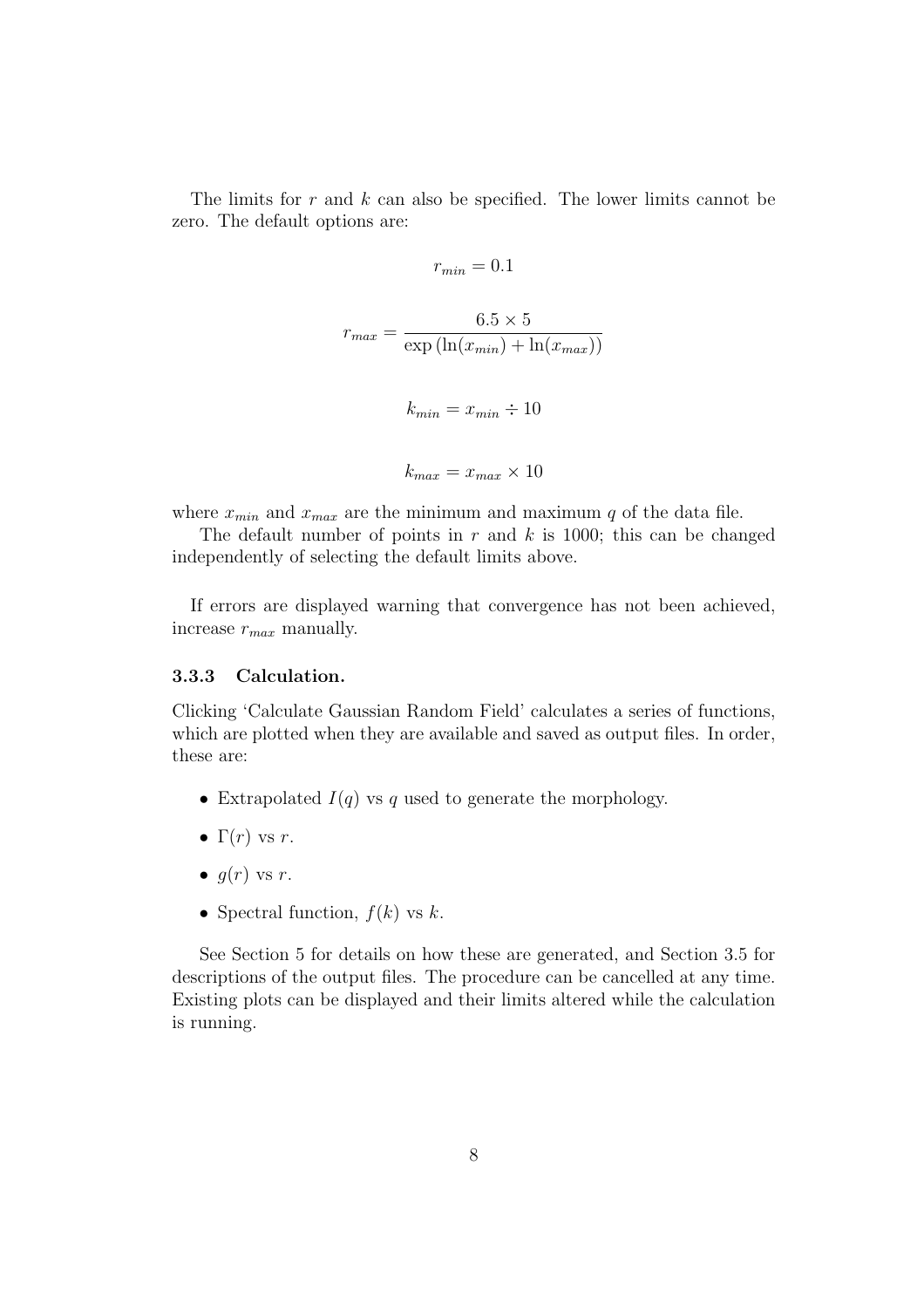#### 3.3.4 Plotting.

As the calculation proceeds, the plot is updated to show the latest function that has been generated. The plot can be selected by clicking the radio buttons in the right-hand panel. When a function is selected, the plot x limits are automatically set according to the minimum and maximum of the data. These can be changed by entering new values in the 'X min' and 'X max' fields and pressing 'Enter' or clicking the 'Plot' button. These values are remembered as long as the current settings are retained. The default range can be redisplayed for each plot by selecting it and clicking 'Reset Plot'.



Figure 5: Program upon completion of the Gaussian random field calculation.

#### 3.3.5 Statistics.

Once the Gaussian random field has been created, the 'Display Statistics' button is enabled. When this button is pressed, an information window is displayed giving the surface/volume ratio, whether the morphology is bicontinuous, and the degree of connectivity. These values are also written to the log file. See Section 6 for more information.

### 3.4 Generate Morphology files.

Once the Gaussian random field has been generated (and stored in internal memory), the 'Display Statistics' and 'Generate morphology' buttons are enabled.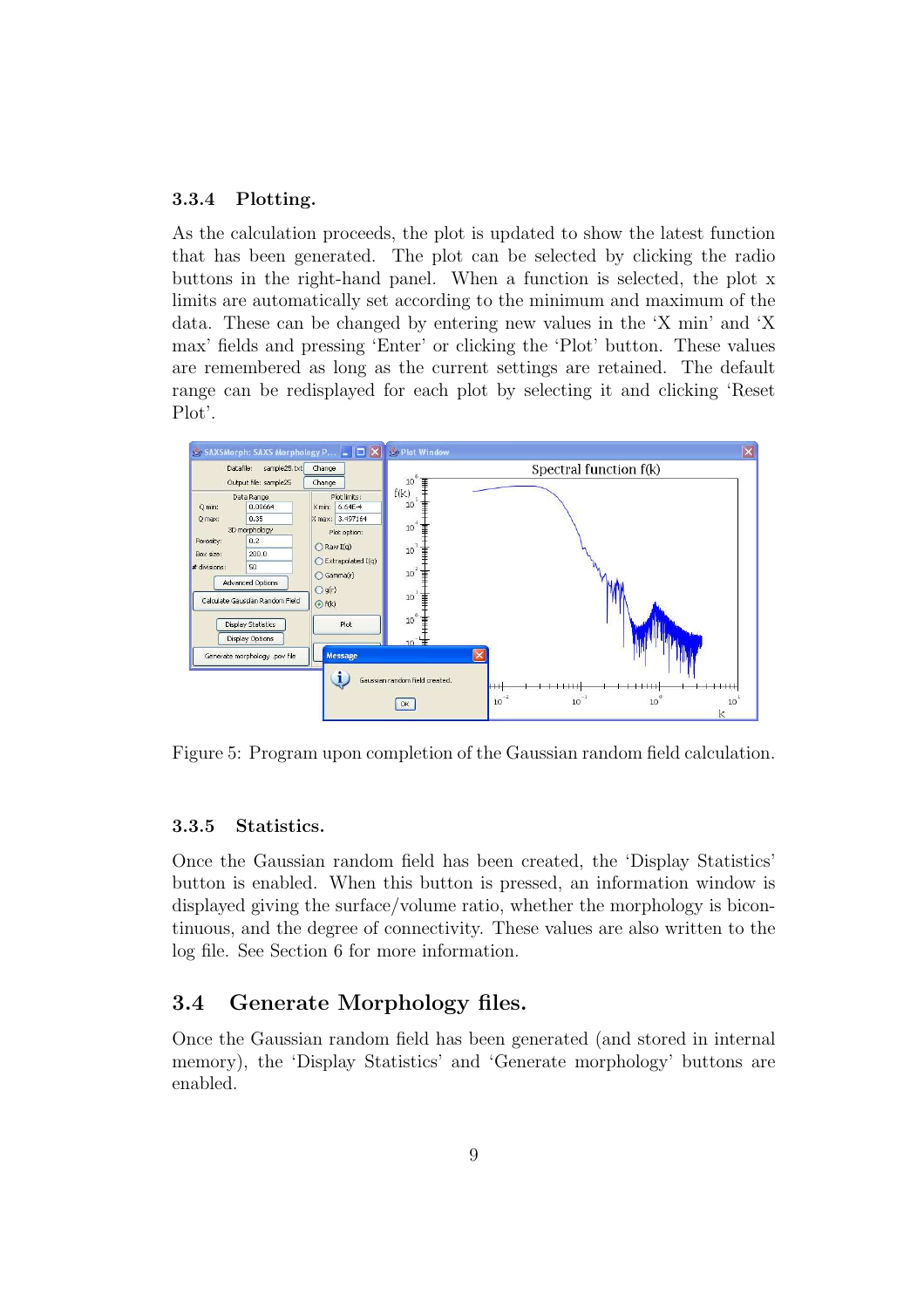

Figure 6: Statistical information display.

It is possible to change the display options by clicking the 'Display Options' button. This allows the user to specify:

- Whether to show the solid or pore.
- If pore, whether to show the largest pore in a different color, specified below.
- Whether to show 3D, 2D single slice, or 2D multiple slices.
- If a 2D slice is selected, which slice to take in the z-direction.
- If a 3D image is selected, what viewing angles  $\theta$  (around the y-axis) and  $\chi$  (above horizontal plane).
- Specify the main color and, if 'Largest pore highlighted' is selected, the secondary color.

|                          | $\rightarrow$ Display Opti $\boxed{\blacksquare}$ $\boxed{\blacksquare}$ $\times$ |  |  |  |
|--------------------------|-----------------------------------------------------------------------------------|--|--|--|
| Show:                    |                                                                                   |  |  |  |
| ⊙ Solid                  |                                                                                   |  |  |  |
| <b>Pore</b>              |                                                                                   |  |  |  |
| Largest pore highlighted |                                                                                   |  |  |  |
| 2D or 3D                 |                                                                                   |  |  |  |
| ◯ 2D, single slice       |                                                                                   |  |  |  |
| Slice number:            | Ω                                                                                 |  |  |  |
| ◯ 2D, multiple slices    |                                                                                   |  |  |  |
| $\odot$ 3D               |                                                                                   |  |  |  |
| Polar angle theta 30.0   |                                                                                   |  |  |  |
| Polar angle chi          | 2.0                                                                               |  |  |  |
| Main Color               |                                                                                   |  |  |  |
|                          | Change Color                                                                      |  |  |  |
| Largest pore color       |                                                                                   |  |  |  |
|                          | Change Color                                                                      |  |  |  |
| OK                       | Cancel                                                                            |  |  |  |

Figure 7: Display options panel.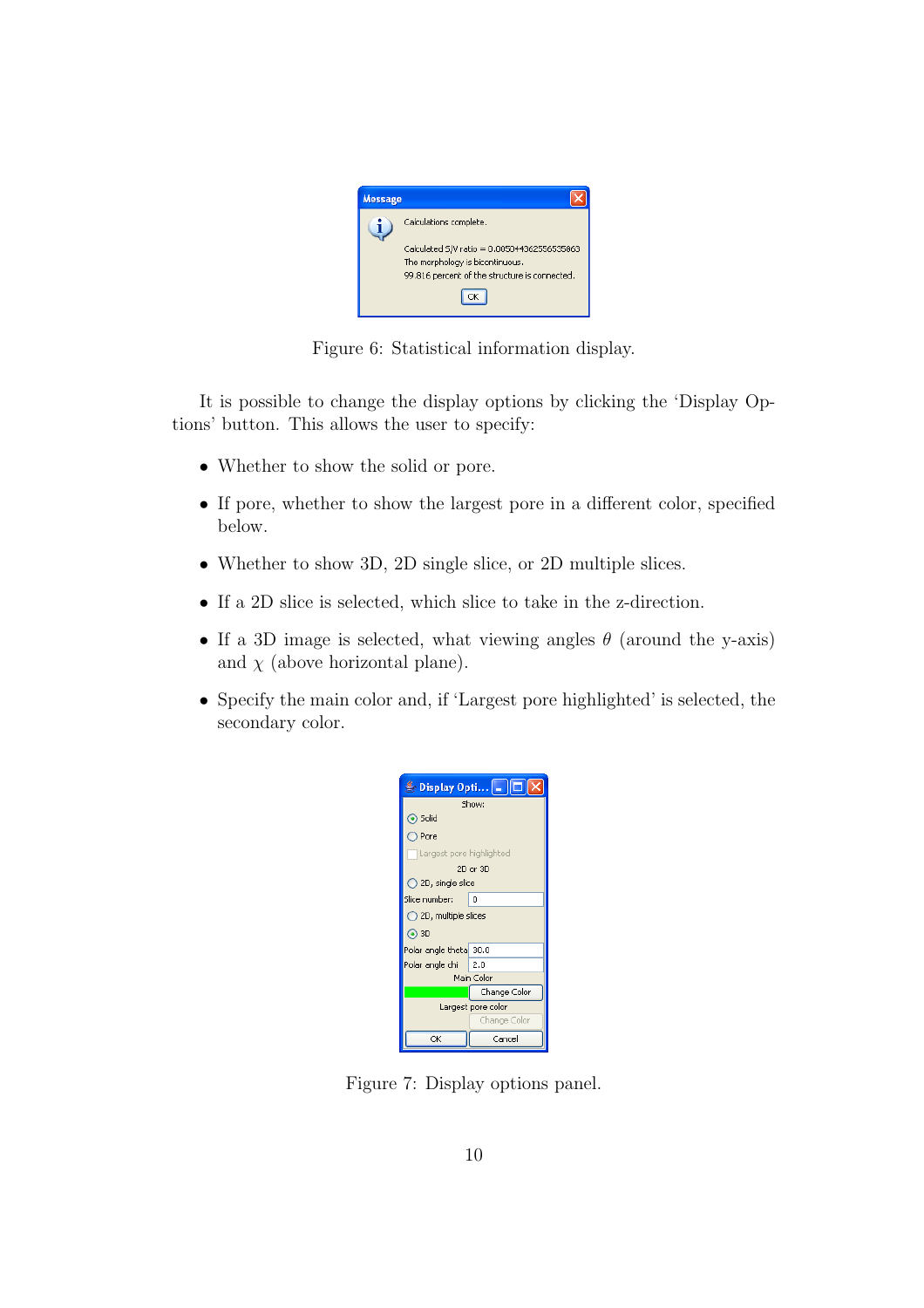Once the desired options have been selected (and output file name changed if necessary), clicking 'Generate morphology' will create a .pov file. You will need to download and install POV-Ray separately to visualise the file (www.povray.org).

Animations can be made using the 2D multiple slice feature. This will generate a series of .pov files which need to be rendered, from which an animation can be produced using other software such as Bink & Smacker from RAD Video Tools (for Windows), EasyBMPtoAVI (cross-platform), etc.

If the advanced options are changed after creating the Gaussian random field, the 'Generate morphology' button will be disabled and the Gaussian random field must be re-calculated. If any of the other parameters (Qmin, Qmax, porosity, box size, number of divisions) are changed, a dialog window is displayed giving the user the option whether to re-calculate the Gaussian random field and then the morphology, or use the existing Gaussian random field. In the latter case, the parameters will be changed back to the previous values.



Figure 8: 2D rendering of the solid.



Figure 9: 3D rendering of the same solid.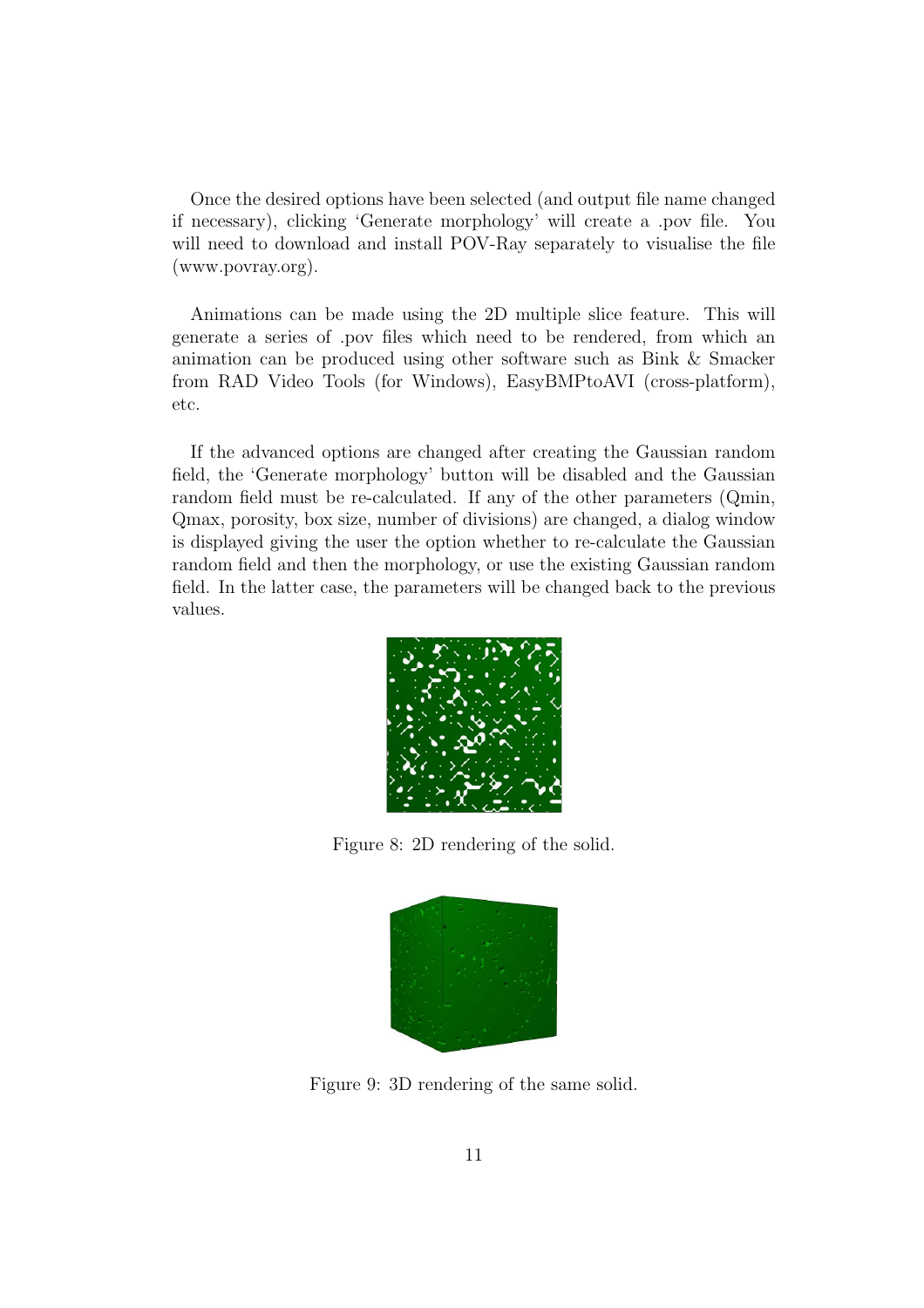

Figure 10: 3D rendering of the pores of the same sample, with the largest pore indicated in pink.

## 3.5 Output files

|                   | For an input file called file.txt, the following output files are written: |
|-------------------|----------------------------------------------------------------------------|
| file_log.txt      | Log file with files written and fitting parameters used.                   |
|                   | Plain text.                                                                |
| file_newig.txt    | Extrapolated $I(q)$ vs q used to generate the morphology.                  |
|                   | Two-column ASCII.                                                          |
| $file\_gamma.txt$ | $\Gamma(r)$ vs r. Two-column ASCII.                                        |
| file.gr.txt       | $q(r)$ vs r. Two-column ASCII.                                             |
| file_spec.txt     | Spectral function, $f(k)$ vs k. Two-column ASCII.                          |
| file.pov          | Final POV file. Plain text that can be read and rendered                   |
|                   | directly by POV-Ray.                                                       |

# 4 Availability

The SAXSMorph program and this document are available from http://www.irl.cri.nz/SAXSfiles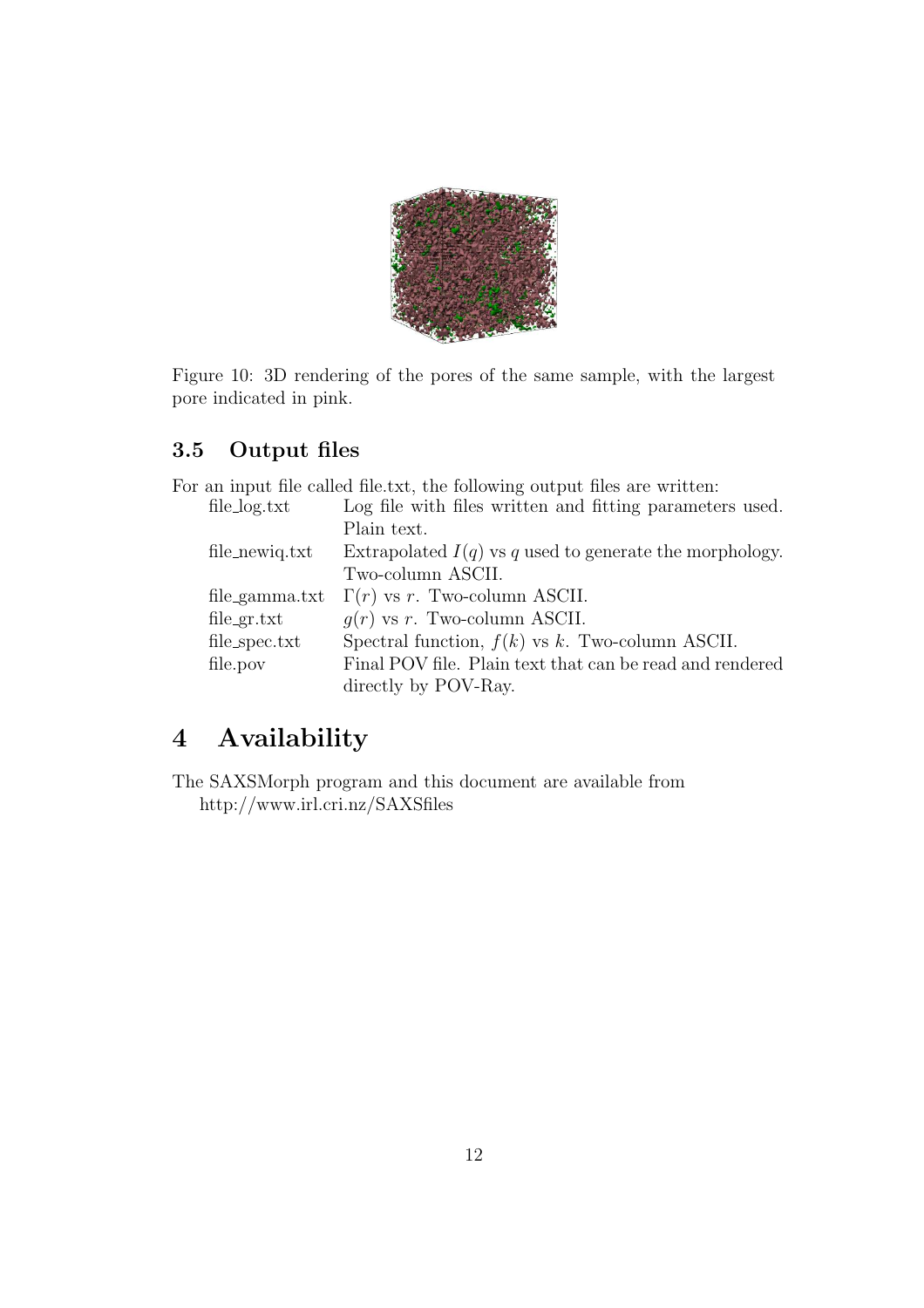# 5 Mathematical details

In generating the morphology, the following steps are performed:

Calculate the Debye correlation function,  $\Gamma^{\alpha}(r)$ :

$$
\Gamma^{\alpha}(r) = \int_0^{\infty} 4\pi q^2 I(q) \frac{\sin qr}{qr} dq
$$

From this the two-point correlation function  $q(r)$  is obtained:

$$
\Gamma^{\alpha}(r) = \Gamma^{\alpha}(0) - \frac{1}{2\pi} \int_{g(r)}^{1} e^{-\frac{\alpha^2}{1+t}} \frac{1}{\sqrt{1-t^2}} dt
$$

where  $\Gamma^{\alpha}(0)$  is simply the 'true volume fraction'  $(1 - \text{porosity})$  and is related to  $\alpha$  by

$$
\Gamma^{\alpha}(0) = \frac{1}{\sqrt{2\pi}} \int_{\alpha}^{\infty} e^{-\frac{x^2}{2}} dx
$$

Once  $g(r)$  is obtained, the spectral function  $f(k)$  is calculated:

$$
f(k) = \int_0^\infty 4\pi r^2 g(r) \frac{\sin kr}{kr} dr
$$

A Gaussian random field is generated by summing many  $(N = 10000)$ cosine waves with random phases  $\phi_i$ 

$$
\Psi(r) = \sqrt{\frac{2}{N}} \sum_{1}^{N} \cos(\vec{k}_i \cdot \vec{r} + \phi_i)
$$

where the magnitudes of the wavevectors  $\vec{k}_i$  are obtained from the spectral function  $f(k)$ , and the directions are uniformly distributed over a unit sphere<sup>1</sup>. The magnitudes are obtained from the spectral function using the 'rejection method' as follows: Pairs of random numbers are generated to provide co-ordinates which are compared with the graph  $f(k)$  vs k. If a point falls below the curve, it is accepted.

In calculating the morphology, a three-dimensional array is constructed and the Gaussian random field at each point compared to  $\alpha$  above. If it is less than  $\alpha$ , then the point is designated 'solid' and is included in the POV file.

Integrations are calculated using the Romberg method with 2<sup>10</sup> intervals.

<sup>&</sup>lt;sup>1</sup>N. F. Berk, *Phys. Rev. A* 44 (1991) 5069.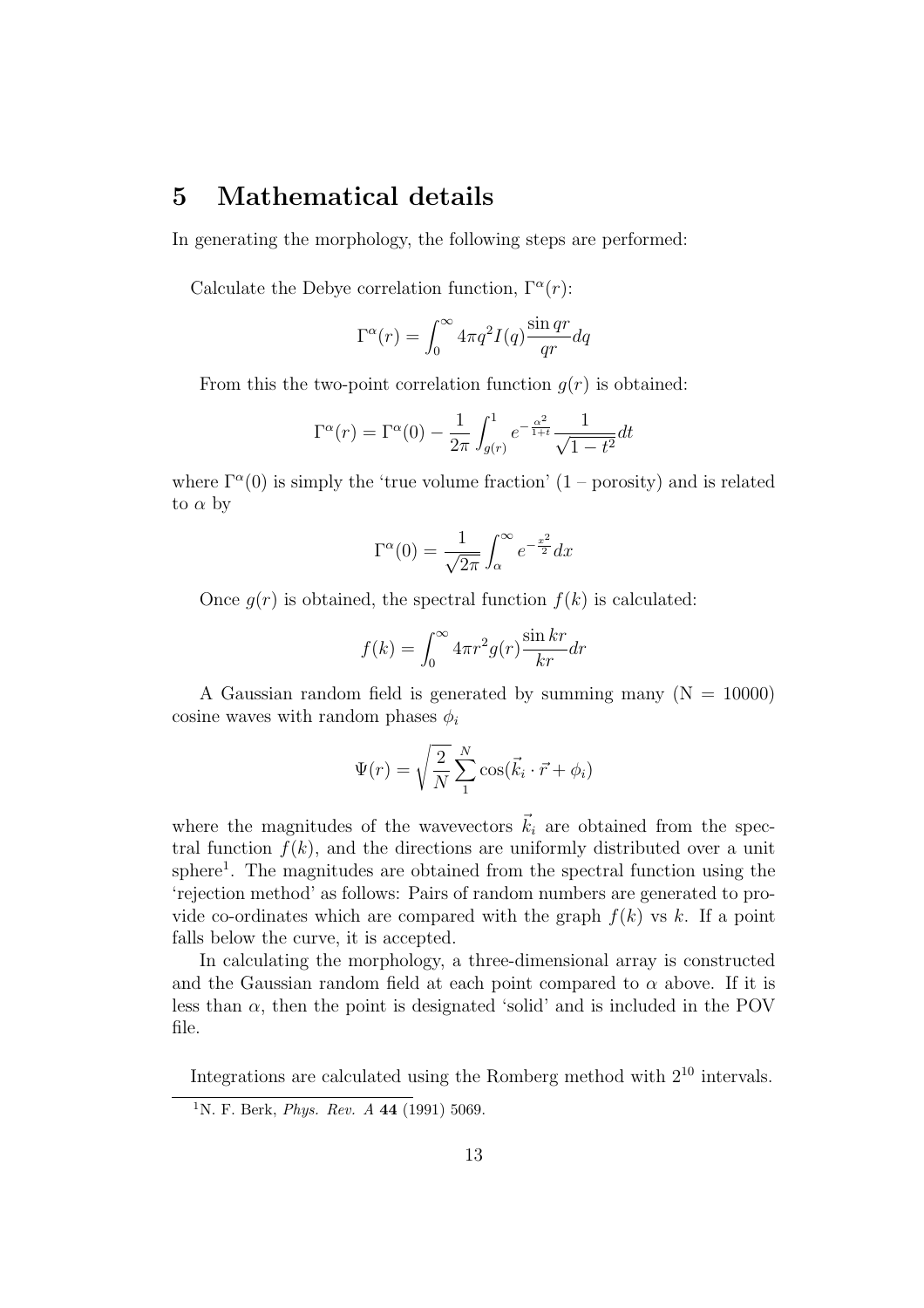

Figure 11: Acceptance criteria.

# 6 Statistical Calculations

Once the Gaussian random field has been created, the user can press the 'Display Statistics' button to calculate the surface/volume ratio, whether the morphology is bicontinuous, and the degree of connectivity.

### 6.1 Surface/Volume ratio

This is calculated from  $I(q)$  according to<sup>2</sup>

$$
\frac{S}{V} = \pi \eta (1 - \eta) \frac{\lim_{q \to \infty} \left[ I(q) \cdot q^4 \right]}{Q} \tag{1}
$$

where  $\eta$  is the volume fraction, and Q is the invariant, given by

$$
Q = \int_0^\infty I(q) \cdot q^2 dq
$$

<sup>2</sup>O. Glatter and O. Kratky, 'Small Angle X-ray Scattering', Academic Press Inc. (London) 1982, p. 47.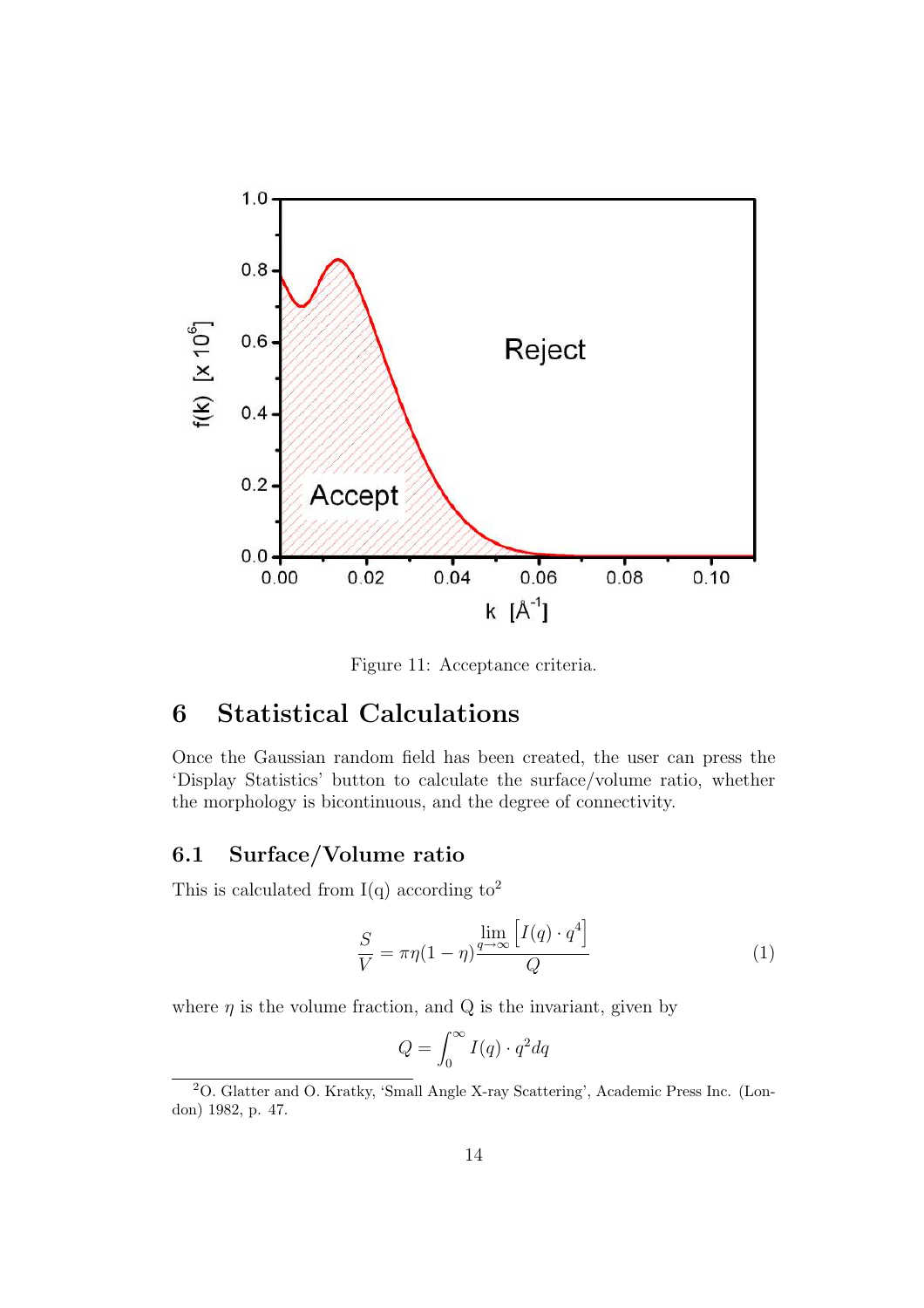For this calculation, the extrapolated  $I(q)$  is used.

It is easy to see that the numerator in Eq. 6.1 is simply the multiplication factor of the  $q^{-4}$  high q extrapolation.

Once again the units are the inverse of the data units (i.e. q in  $\AA^{-1}$ , S/V in Å; q in  $nm^{-1}$ , S/V in nm.

### 6.2 Bicontinuity

The morphology is bicontinuous if one can find a path through adjacent cells that touches all sides of the box, in both the solid and the pore.

### 6.3 Degree of Connectivity

This routine counts the number of matrix elements in the largest pore and the largest solid component, and divides this total by the total number of elements in the matrix.

## 7 Tips

Ensure the data range selected encompasses all features of interest. In particular, if the high q region of the data does not go as  $q^{-4}$  (e.g. fractal systems) the minimum feature size in the morphology is limited. The calculated S/V will also be incorrect.

Render the morphology to ensure the correct box size is being used. As a general rule of thumb, the box size should be 2-5 times the characteristic length scale  $(\pi/q_{peak})$ .

Check the  $I(q)$  extrapolation goes high enough and the r range for  $\Gamma(r)$ (and  $g(r)$ ) is high enough. There is usually some high-frequency oscillation in these and  $f(k)$  for  $k > q_{max}$  due to infinite integrals being approximated by finite integrals.

# 8 Disclaimer

By downloading, installing, using or otherwise dealing with the SAXSMorph application software (the "software") you are deemed to agree to the following terms and conditions:

1. you are authorised to install and use software and make available to third parties the software without charge, subject to these terms and conditions;